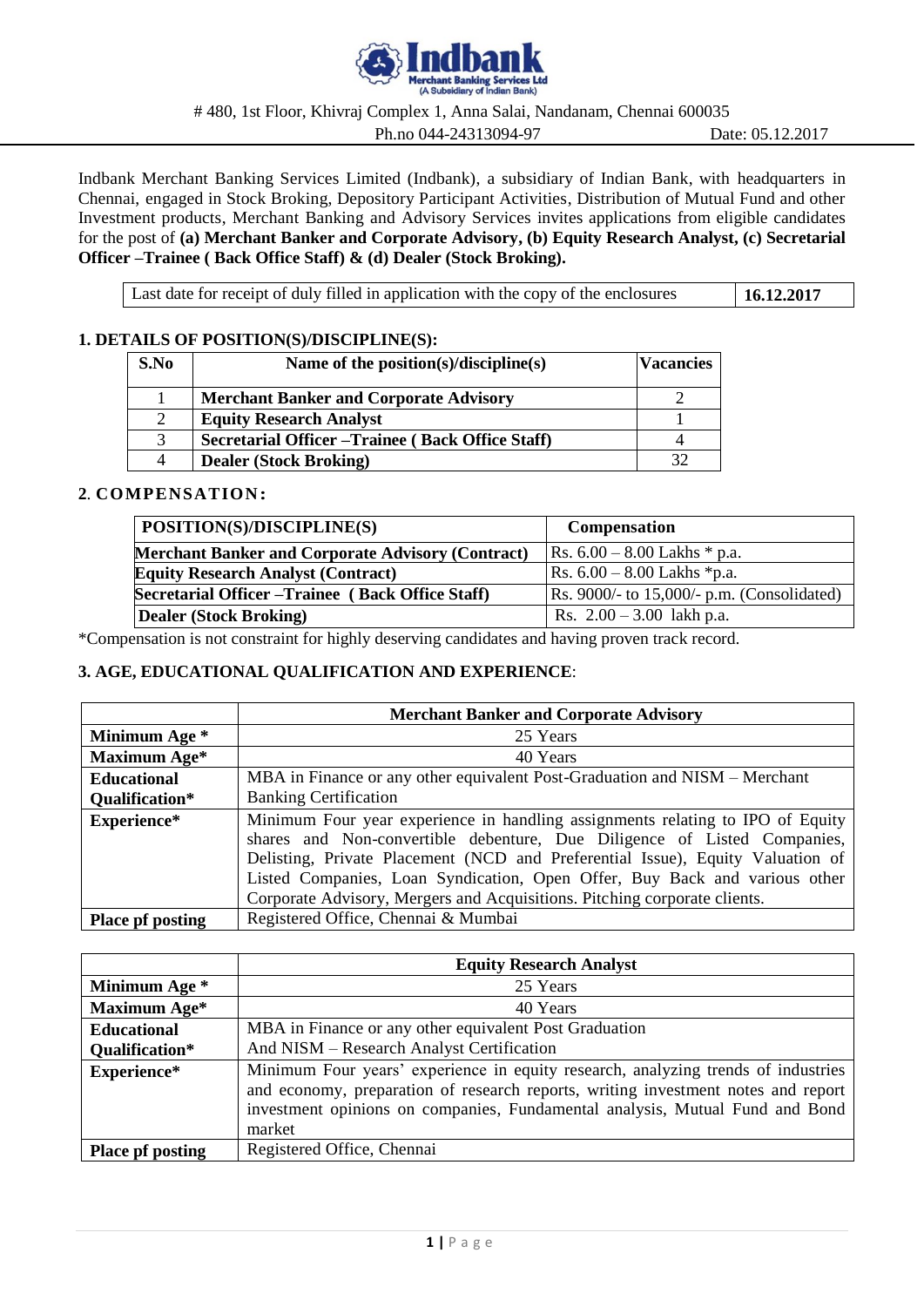|                         | <b>Dealer (Stock Broking)</b>           | <b>Secretarial Officer – Trainee</b> |
|-------------------------|-----------------------------------------|--------------------------------------|
|                         |                                         | (Back Office Staff)                  |
| Minimum Age *           | 21 Years                                | 21 Years                             |
| Maximum Age*            | 30 Years                                | 30 Years                             |
| <b>Educational</b>      | Graduate with NISM / NCFM qualification | Graduate                             |
| Qualification*          |                                         | (NISM/NCFM qualification preferable) |
| Experience*             | Minimum one year experience in dealing/ | Minimum one year experience in back  |
|                         | back office                             | office desirable                     |
| <b>Security Deposit</b> | Two months gross emoluments             | Two months gross emoluments          |
|                         | (Interest free)                         | (Interest free)                      |
| <b>Place of posting</b> | Mumbai, Pune, Odisha, Chennai, Madurai, | Chennai                              |
|                         | Kanchipuram, Salem, Vijayawada,         |                                      |
|                         | Hyderabad & Trivandrum                  |                                      |

\*Cutoff date for Age, Educational qualification and Experience is 01.07.2017

**Note:**

- a. All Educational Qualification prescribed shall be form the University/ Institution/ Board recognized by Govt. of India/ approved by Govt. Regulatory Bodies.
- b. Any Degree wherever mentioned shall be **FULL TIME** course only.
- c. Experience relevant to the post will only be counted for reckoning the attribute of experience.

# **4. HOW TO APPLY**

Candidates having above qualifications may download the application form from our website www.indbankonline.com and send duly filled in applications with the copy of the enclosures through courier / Registered Post to the above mentioned address, addressed to Assistant Vice President, HRD. Candidate can also send the scanned copy of the duly filled application with the enclosures to [recruitment@indbankonline.com.](mailto:recruitment@indbankonline.com)

# **5. GENERAL INSTRUCTIONS**

- a. Before applying for the post, candidate should verify and satisfy himself/herself that he/she fulfills the eligibility and other norms mentioned in this advertisement. Company would be free to reject any application at any stage of the recruitment process, if the candidate is found ineligible for the post for which he/she has applied. The decision of the Company shall be final in deciding about qualifications, experience and other eligibility norms.
- b. In case it is detected at any stage of recruitment that a candidate does not fulfill any of the eligibility norms and/or that he/she has furnished any incorrect/false information/certificate/documents or has suppressed any material fact(s), his/her candidature will be cancelled. If any of these shortcomings is/are detected even after appointment, his/her contract is liable to be terminated.
- c. The Company reserves the right to alter, modify or change the eligibility criteria and / or any other terms and conditions spelt out in this advertisement.
- d. Only those candidates who have met with the eligibility criteria for appearing in the Personal Interview will be intimated by email to the email address, furnished by them.
- e. The admission to personal interviews will be purely provisional without verification of age, qualification etc. of the candidates with reference to documents.
- f. Candidates will have to produce original relevant certificates like educational qualifications, experience, age, etc. at the time of interview, in support of his /her eligibility, as per the details furnished in the application, failing which his / her candidature will be cancelled.
- g. Decision of the Company in all matters regarding eligibility of the candidate, the stages at which such scrutiny of eligibility is to be undertaken, the documents to be produced for the purpose of the, interview, selection and any other matter relating to recruitment will be final and binding on the candidate. No correspondence or personal enquiries shall be entertained by the Company in this regard.
- h. Any resultant dispute arising out of this advertisement shall be subject to the sole jurisdiction of the Courts situated in Chennai.